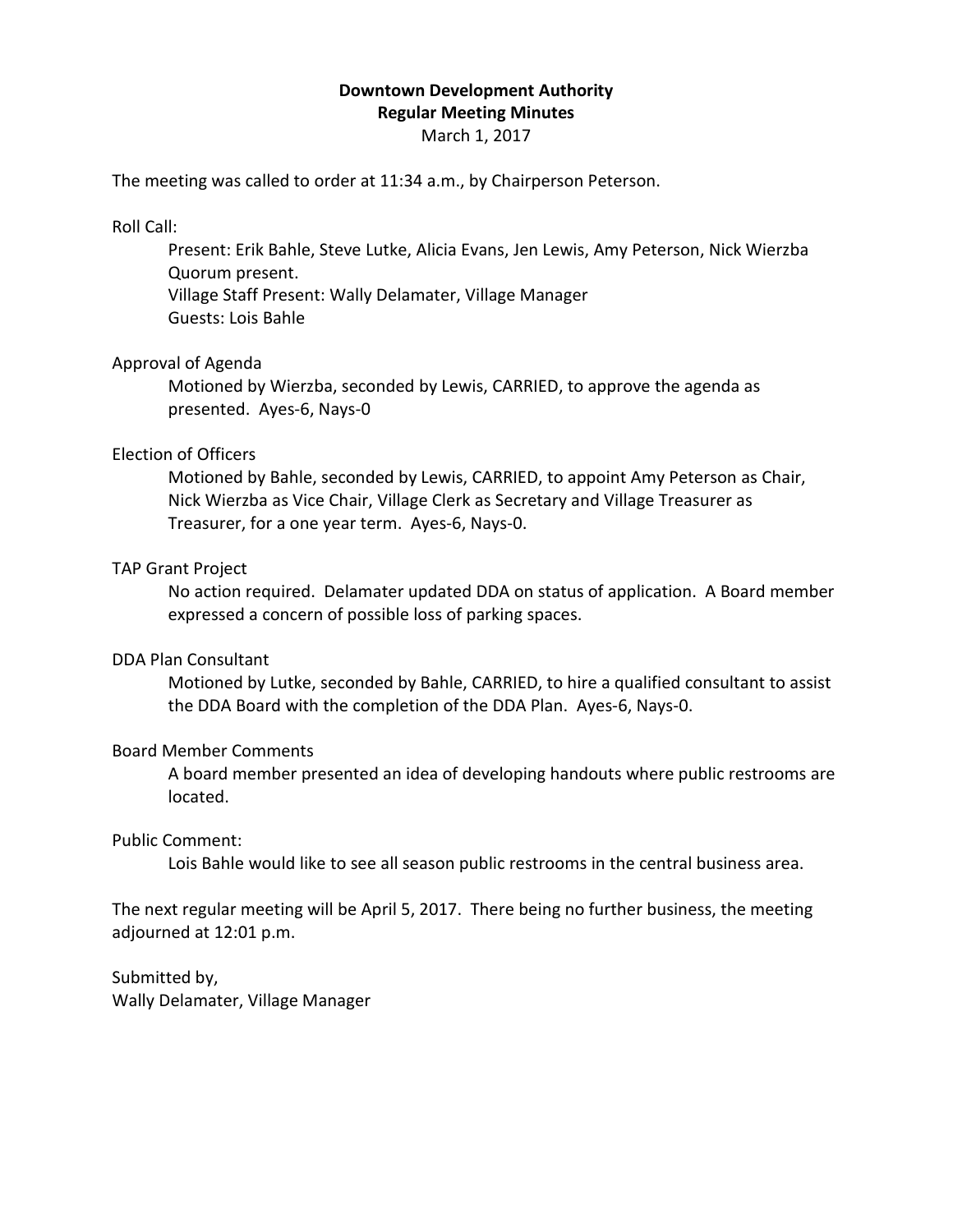# **Downtown Development Authority Regular Meeting Minutes**

May 3, 2017

The meeting was called to order at 11:34 a.m., by Chairperson Peterson.

## Roll Call:

Present: Erik Bahle, Steve Lutke, Alicia Evans, Jen Lewis, Amy Peterson, Nick Wierzba Quorum present. Village Staff Present: Wally Delamater, Village Manager Guests: Lois Bahle

## Approval of Agenda

Motioned by Wierzba, seconded by Lewis, CARRIED, to approve the agenda as presented. Ayes-6, Nays-0

## Election of Officers

Motioned by Bahle, seconded by Lewis, CARRIED, to appoint Amy Peterson as Chair, Nick Wierzba as Vice Chair, Village Clerk as Secretary and Village Treasurer as Treasurer, for a one year term. Ayes-6, Nays-0.

## TAP Grant Project

No action required. Delamater updated DDA on status of application. A Board member expressed a concern of possible loss of parking spaces.

### DDA Plan Consultant

Motioned by Lutke, seconded by Bahle, CARRIED, to hire a qualified consultant to assist the DDA Board with the completion of the DDA Plan. Ayes-6, Nays-0.

### Board Member Comments

A board member presented an idea of developing handouts where public restrooms are located.

## Public Comment:

Lois Bahle would like to see all season public restrooms in the central business area.

The next regular meeting will be April 5, 2017. There being no further business, the meeting adjourned at 12:01 p.m.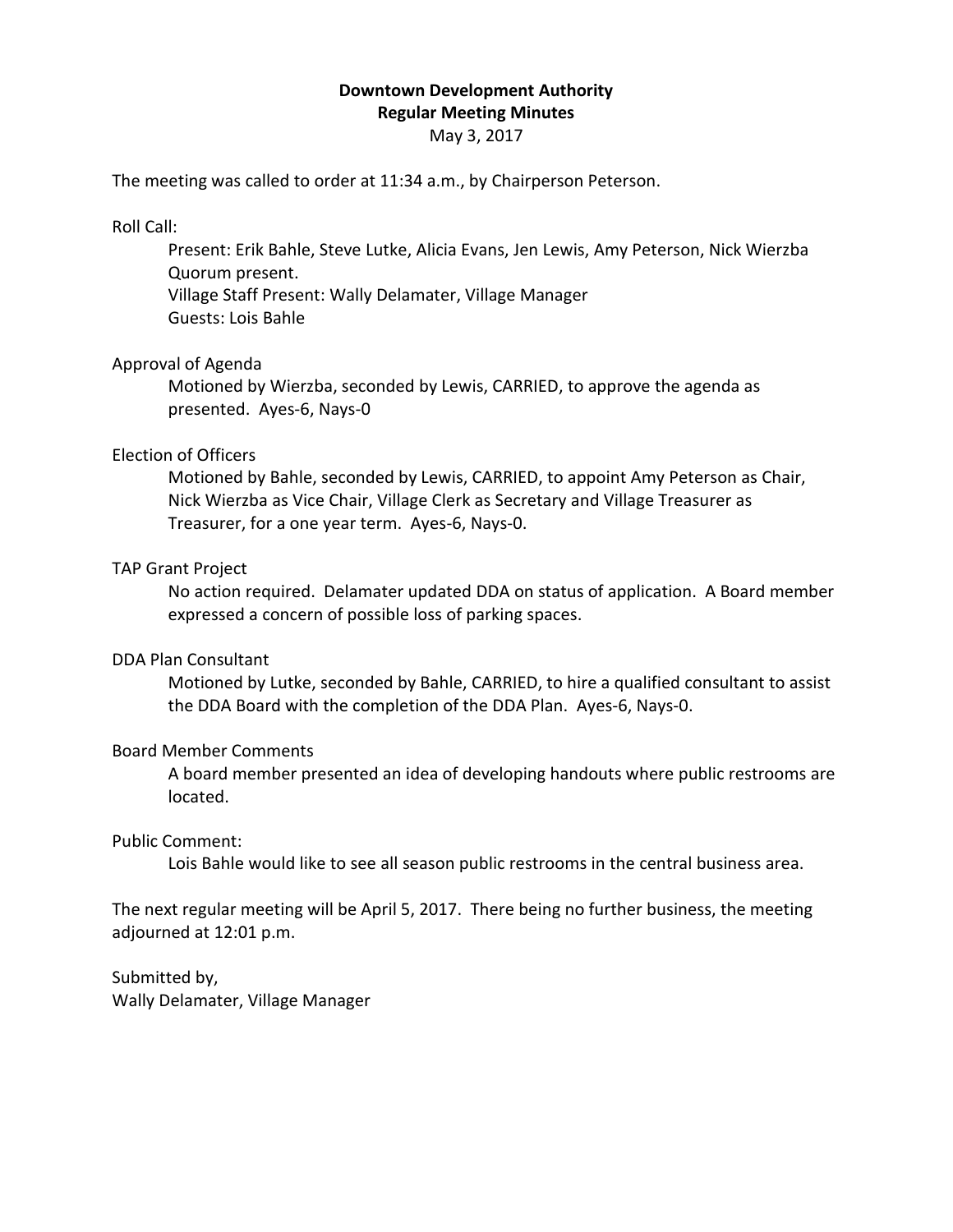# **VILLAGE OF SUTTONS BAY Downtown Development Authority Regular Meeting Minutes**

May 3, 2017

The meeting was called to order at 11:30 a.m., by Chairperson Peterson.

Roll Call:

Present: Erik Bahle, Alicia Evans, Amy Peterson, Nick Wierzba Absent: Steve Lutke, Jen Lewis Quorum was not present. Village Staff Present: Wally Delamater, Village Manager Guests: Lois Bahle, Bill Perkins

A quorum of the DDA Board was not present. Business before the board was not conducted.

## Public Comment:

Perkins asked the Board to consider amending the DDA district to include Ice Rink Park so the DDA could participate in paying for improvements to accommodate parking. A short discussion was held regarding parking in the DDA District.

The four members of the Board present having reviewed the two proposals for a DDA Plan Consultant. Based on information presented the consensus was to work with Becket and Raeder. The proposal will be sent to the appropriate Council Committee for review.

Chairperson Peterson would like a list of individuals that can be contacted to promote participation in the DDA. Peterson will not be able to attend the June  $7<sup>th</sup>$  meeting.

The next regular meeting will be June  $7<sup>th</sup>$ , 2017. There being no further business, the meeting adjourned at 12:05 p.m.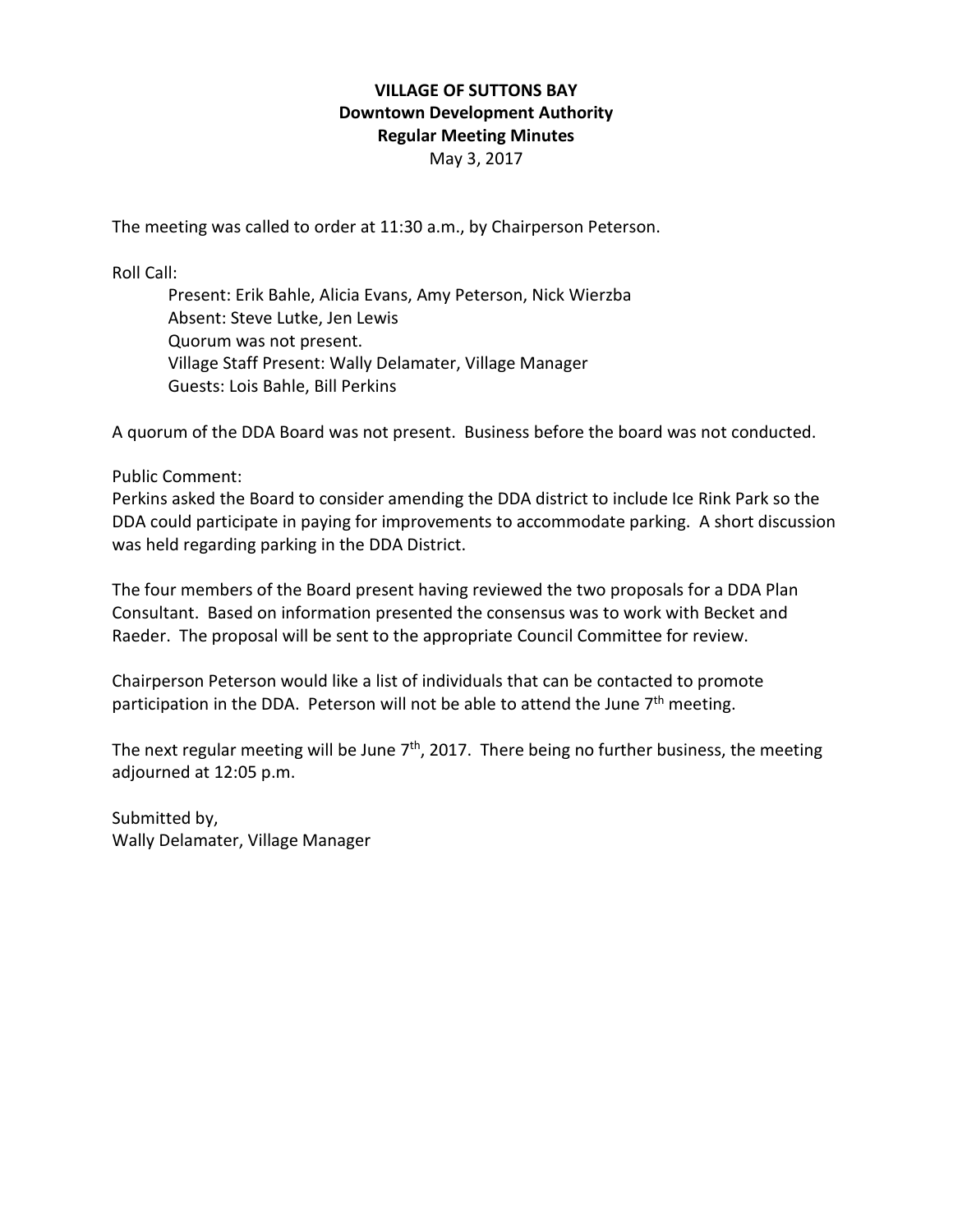# **VILLAGE OF SUTTONS BAY Downtown Development Authority Regular Meeting Minutes**

June 7, 2017

The meeting was called to order at 11:30 a.m., by Vice Chairperson Wierzba.

Roll Call:

Present: Alicia Evans, Nick Wierzba, Steve Lutke, Jen Lewis, Bridget Lambdin and Kim Pontius Absent: Erik Bahle, Amy Peterson and Donna Popke Village Staff Present: Wally Delamater, Village Manager Consultant: Beckett and Raeder, Claire Karner

## Approval of Agenda

Motioned by Lutke, seconded by Lewis, CARRIED, to approve the agenda as presented. Ayes-6, Nays-0

## Meeting Minutes:

Motioned by Lewis, seconded by Evans, CARRIED, to approve May 3, 2017 meeting minutes as presented. Ayes-6, Nays-0.

## DDA Plan Consultant Claire Karner:

Karner provided a handout and a power point. Karner provided an Explanation of the process to be used for DDA/TIFA Plan development. A general project prioritization exercise was conducted. A general discussion held on goals, mission statement, housing, employment, parking, cross walks, street closure, infrastructure, zoning adaptations and taxable values.

### July Meeting Date and Time:

By consensus the Board directed the next meeting be rescheduled for July  $13<sup>th</sup>$  at 9:30 a.m.

Meeting Adjourned at 12:45 p.m.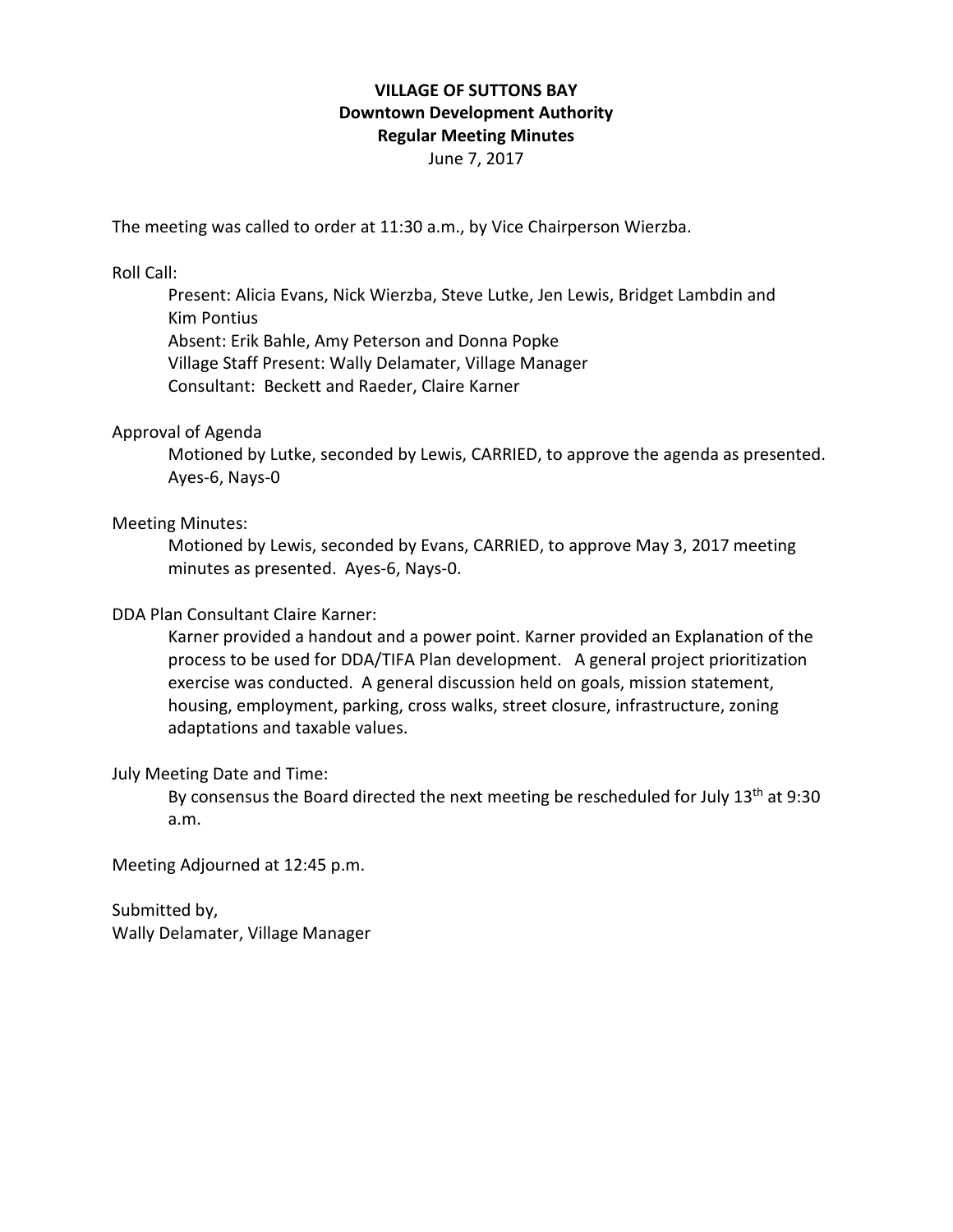## **VILLAGE OF SUTTONS BAY Downtown Development Authority Regular Meeting Minutes** July 13, 2017

The meeting was called to order at 11:30 a.m., by Vice Chairperson Wierzba.

Roll call taken, quorum present.

| Present:    | Alicia Evans, Nick Wierzba, Steve Lutke, Bridget Lambdin and Erik Bahle |
|-------------|-------------------------------------------------------------------------|
| Absent:     | Kim Pontius, Amy Peterson, Jen Lewis and Donna Popke                    |
|             | Village Staff Present: Wally Delamater, Village Manager                 |
| Consultant: | Beckett and Raeder, Claire Karner                                       |

### Approval of Agenda

Motioned by Bahle, seconded by Lutke, CARRIED, to approve the agenda as presented. Ayes-5, Nays-0

## Meeting Minutes

Motioned by Bahle, seconded by Lambdin, CARRIED, to approve June 7, 2017 meeting minutes as presented. Ayes-5, Nays-0.

#### Public Comments

Lois Bahle suggested consideration be given to a possible adjustment to the DDA District boundaries, future establishment of a historical museum and historic building survey.

#### New Business:

### DDA Plan Consultant Claire Karner:

Karner provided a handout of a draft survey and asked the Board to comment on the questions. Each of the draft survey questions were reviewed. General discussion ensued, streetscape amenities, vegetation/street landscaping to install, trees in a downtown district. Board members discussed non-motorized routes, Jefferson Street, south side of Marina connecting to Coal Dock Park. pathway south to Richter Road, crosswalks, better wayfinding, parking options, advantages of the water front, event space, acquisition of property for public purpose, and an incubator program. Karner will amend the draft survey and send a link to the Board for make a final review.

Discussion was held as to what the best methods of outreach resulting in the greatest return. Web-site, email, post cards, water bills, board members divided up within the district to go door to door, and hold one or more open houses.

### Mission Statement / Plan Goals:

Karner reviewed a draft revision to the mission statement. No additional comments were made. Karner explained the importance of developing realistic, obtainable goals.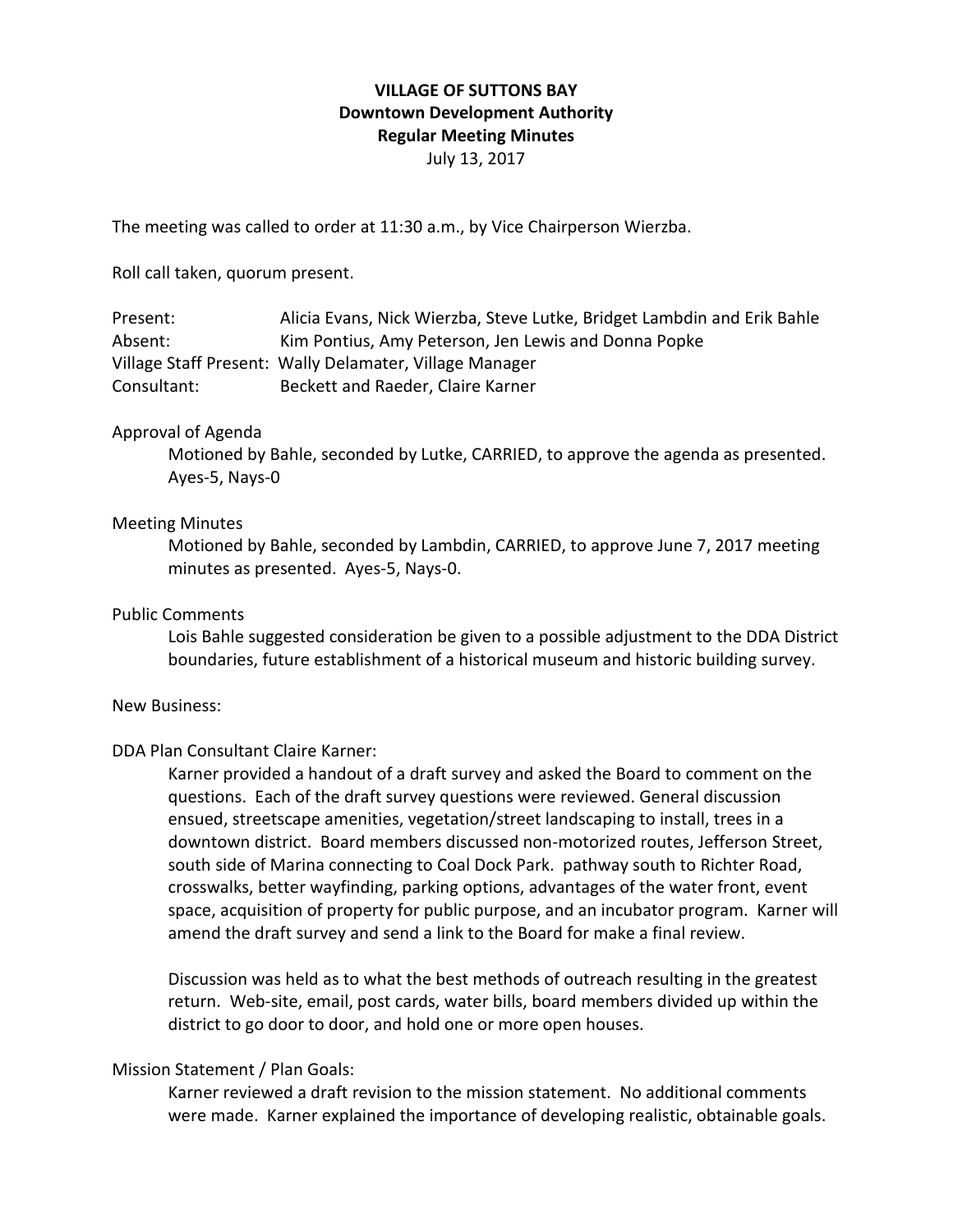Staff is to verify accuracy of street projects, within the DDA, and pass the information on to Karner.

## Meeting Schedule:

By consensus the Board changed the regular monthly meeting time to 9:30 a.m. The board will still meet on the 1<sup>st</sup> Wednesday of the month. The August meeting is moved to the 2<sup>nd</sup> Wednesday at 9:30 a.m.

## August Meeting Date and Time:

By consensus the Board directed the next meeting be rescheduled for August 9<sup>th</sup>, 2017, at 9:30 a.m.

## DDA Staff

Village Manager updated the DDA on the Conditional Commitment received by MDOT for the TAP Grant Project.

Meeting Adjourned at 10:35 a.m.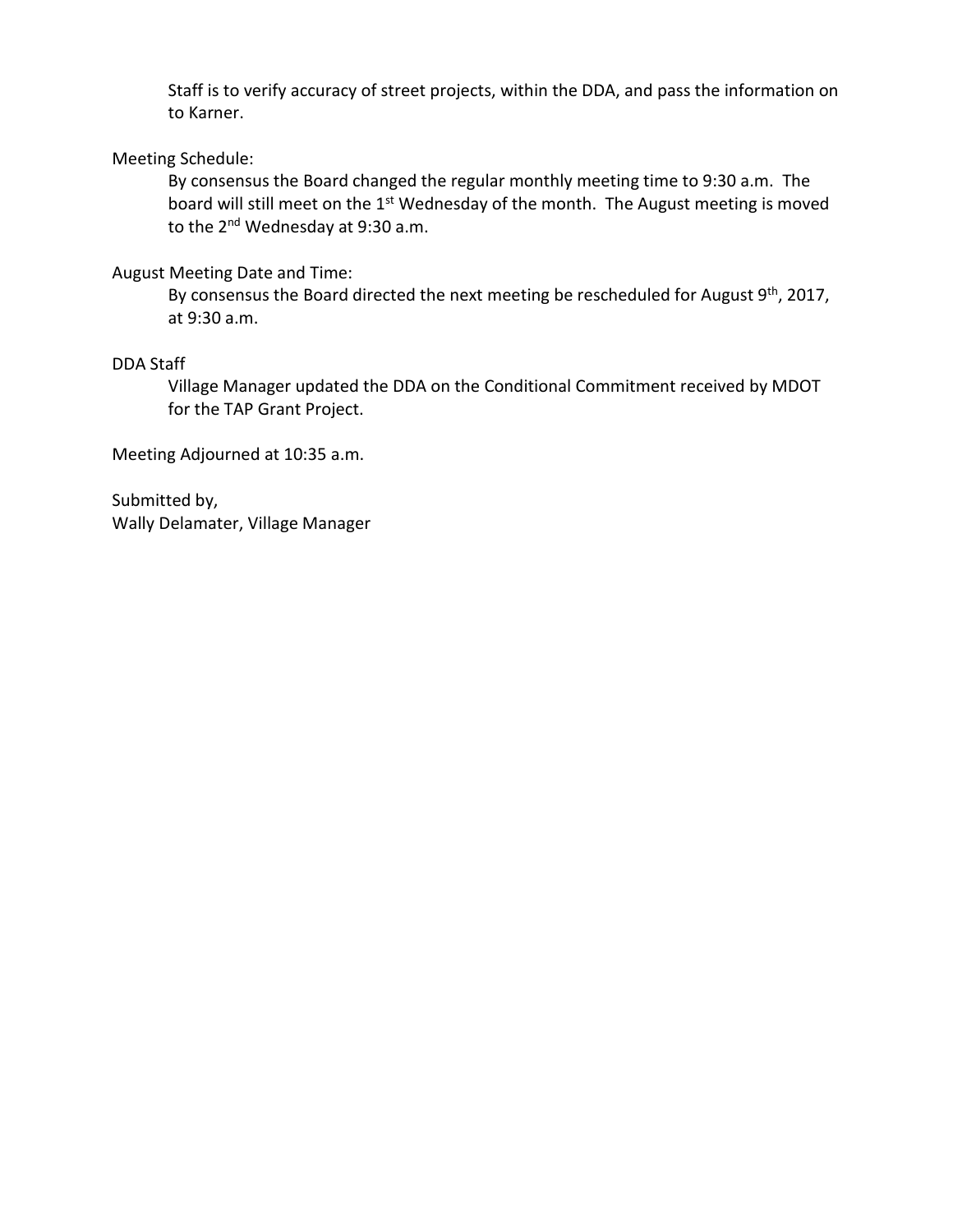## **VILLAGE OF SUTTONS BAY Downtown Development Authority Regular Meeting Minutes** August 9, 2017

The meeting was called to order at 9:30 a.m., by DDA Board member, Steve Lutke.

Roll call taken, quorum present.

Present: Alicia Evans, Kim Pontius, Steve Lutke, Bridget Lambdin, Jen Lewis and Donna Popke Absent: Amy Peterson, Erik Bahle, Nick Wierzba Village Staff Present: Wally Delamater, Village Manager

## Approval of Agenda

Motioned by Pontius, seconded by Popke, CARRIED, to approve the agenda as presented. Ayes-6, Nays-0

### Meeting Minutes

Motioned by Pontius, seconded by Evans, CARRIED, to approve July 13, 2017 meeting minutes as presented. Ayes-6, Nays-0.

Public Comments: None received.

New Business:

DDA Plan Consultant Claire Karner

### Review Vision and Goals Survey

The Board reviewed the survey developed by Consultant Karner. By consensus the Board approved of the questions listed on the survey. The Board also recommended additional demographic information by adding questions about age and if the respondent shops in the Village.

### Survey Post Card

By consensus the Board approved of the post card to be mailed out to residents and property and business owners within the DDA District.

## Review Draft Project List

Delamater explained that this was not a prioritized list of projects. Based on the Board comments over the last several months, Consultant Karner put this list together. Are there amendments to the List as presented? Pontius would like to see the DDA work with the Chamber to re-brand the Village. By consensus the Board approved the lists as presented.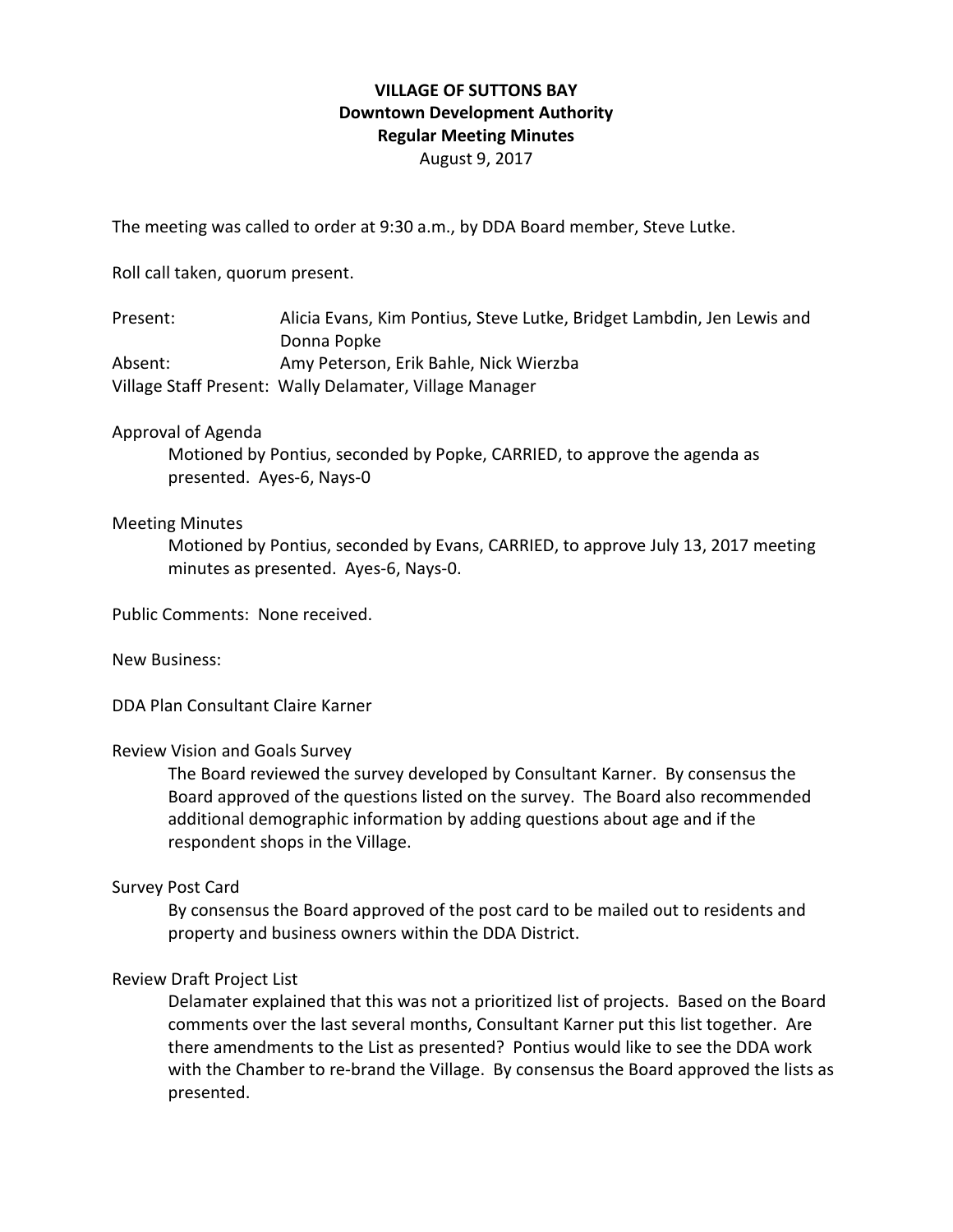## Board Member Comments

Popke would like to see business employee awareness raised on the importance of not parking in front of the business where you work. Evans and Lewis explained in some instances there is a security reason for parking close.

## Public Comments

Lois Bahle- Before sending out the survey, make sure it works on the various devices. Also, a reduction of Chamber dues if the DDA is providing the promotional advertisement.

Announcements: Next regular meeting September 6, 2017 at 9:30 a.m.

Meeting Adjourned at 10:15 a.m.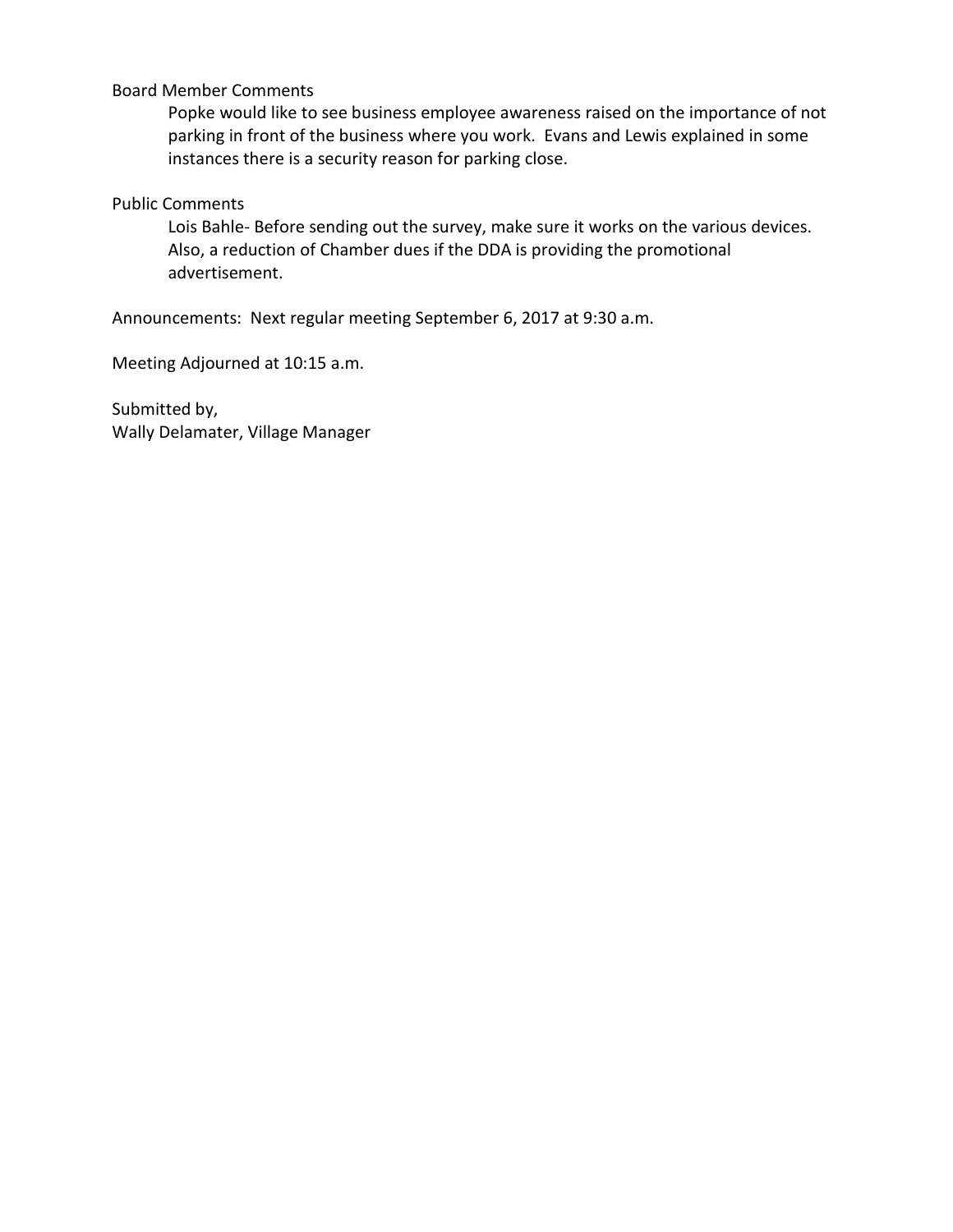# VILLAGE OF SUTTONS BAY Downtown Development Authority Regular Meeting Minutes October 4, 2017

The meeting was called to order at 9:52 a.m. by DDA Chairperson Amy Peterson.

Roll call taken, quorum present.

Present: Amy Peterson, Erik Bahle, Nick Wierzba, Kim Pontius and Steve Lutke

Absent: Alicia Evans, Bridget Lambdin, Jen Lewis and Donna Popke

Village Staff Present: Wally Delamater, Village Manager and Claire Karner, Beckett and Raeder

## Approval of Agenda

Motioned by Pontius, seconded by Wierzba, CARRIED, to approve the agenda as presented. Ayes-5, Nays-0

## Meeting Minutes

Motioned by Bahle, seconded by Pontius, CARRIED, to approve August 9, 2017 meeting minutes as presented. Ayes-5, Nays-0.

Public Comments: A charging station for electric cars should be placed in the Village.

### New Business

Survey Results - DDA Plan Consultant Claire Karner reviewed survey results with the Board. 60 surveys were sent out, 45 surveys were returned. It is unknown how many additional were completed that were not part of the original 60. Based on comments received and feedback from the DDA Board, Karner will prepare a draft plan for review at the next meeting.

Karner provided the Board with a list of projects not yet prioritized and asked the Board to prioritize. Once the Board completed the prioritization, the document can be returned to Karner.

### General Items Discussed

- Affordable housing and how to support efforts to provide for housing options of workers
- Connectivity throughout the DDA District
- Way Finding
- Park improvements
- Public Restrooms, additional and allseason
- Community dayrooms, community center
- Identity/branding
- East Jefferson Street Closure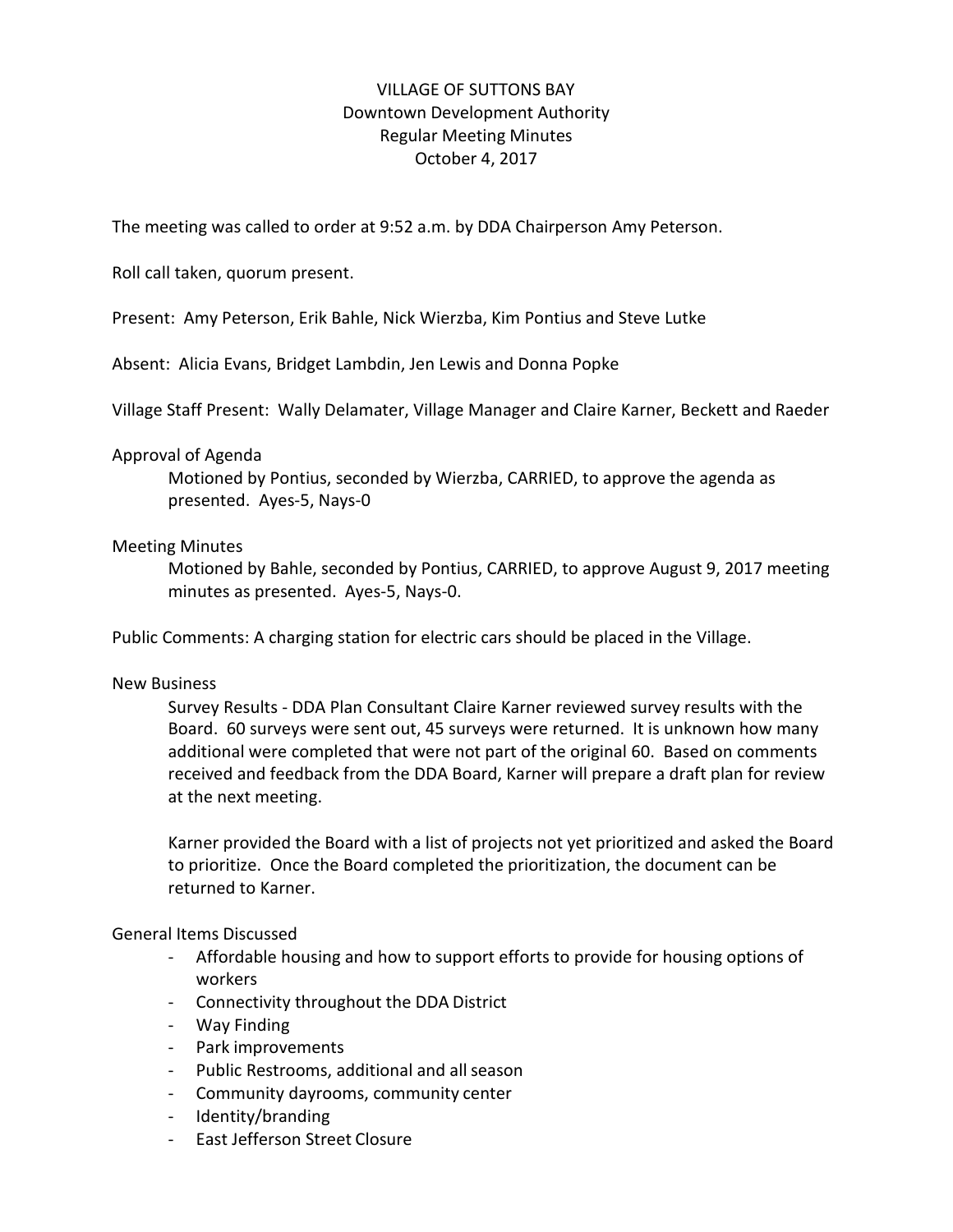- Zoning changes, amendments to support various concepts of housing, business and parking structures with residential/commercial on top floors.
- Develop public/private partnerships
- Parking/parking structures
- South Gateway connectivity
- Water Gateway
- Marina
- Electric car charging Stations
- Allow commercial activity, of various types, in the parks and marina

Karner requested from the Board copies of any pictures they may have of the DDA District.

Updated Project List Review -

Delamater explained that this was not a prioritized list of projects. Based on the Board comments over the last several months, Consultant Karner put this list together. Are there amendments to the list as presented? Pontius would like to see the DDA work with the Chamber to re-brand the Village. By consensus, the Board approved the lists as presented.

Announcements: The next regular meeting will be November 1, 2017 at 9:30 a.m.

Adjournment: The meeting adjourned at 11:07 a.m.

Minutes submitted by Wally Delamater, Village Manager.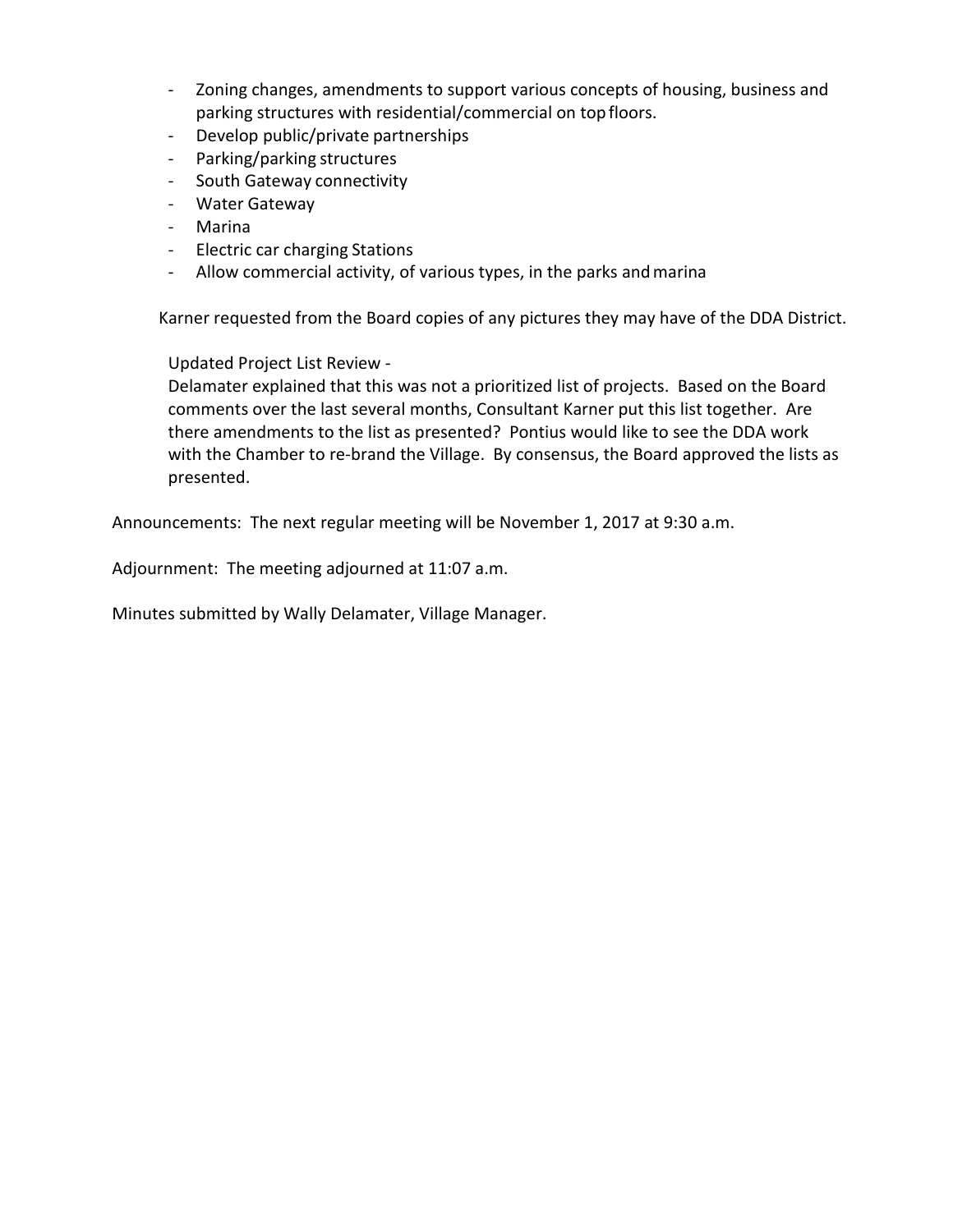## VILLAGE OF SUTTONS BAY DOWNTOWN DEVELOPMENT AUTHORITY MINUTES OF DECEMBER 6, 2017

The meeting was called to order at 9:32 a.m. by Chairperson Peterson.

Present: Bahle (arriving at 9:36 am), Lambin, Lutke, Peterson, Pontius, Popke and Wierzba Absent: Evans and Lewis Staff Present: Delamater and Fay Guests: Claire Karner, Beckett and Raeder

## Approval of Agenda

Motioned by Pontius, seconded by Popke, CARRIED, to approve the Agenda as presented. Ayes: 6 No: 0

## Approval of Minutes

Motioned by Pontius, seconded by Popke, CARRIED, to approve the meeting minutes of October 4, 2017, as presented by Delamater. The minutes can be found in the meeting packet. Ayes: 6 No: 0

## Public Comments/Written Communications

A letter with comments was received from Lois Bahle regarding the Draft of the DDA/TIFA Plan. Delamater will provide a copy to the board members.

## 2018 Proposed DDA Budget

Bahle motioned, Lambdin seconded, CARRIED to approve the 2018 proposed budget and recommends Village Council adopt the DDA proposed budget as approved by the DDA Board. Ayes: 7 No: 0

## Draft DDA/TIFA Plan

Delamater provided explanation of how a DDA works. The DDA would develop projects cohesive with the Master Plan, which would then be reviewed and ultimately approved, or not approved, by Planning Commission and Village Council. DDA is put in place to capture funds that Village Council cannot, making it a funding authority. It is a focused group to help increase tax values. The DDA can request up to 2 mils within the Village. They can also fund projects by obtaining grants. The DDA requires support from other entities, such as the Fire Department, BATA, NMC, Library and the County, so projects developed need to align with the entities projects and goals. Discussion should take place with these entities prior to presenting the Plan to the public.